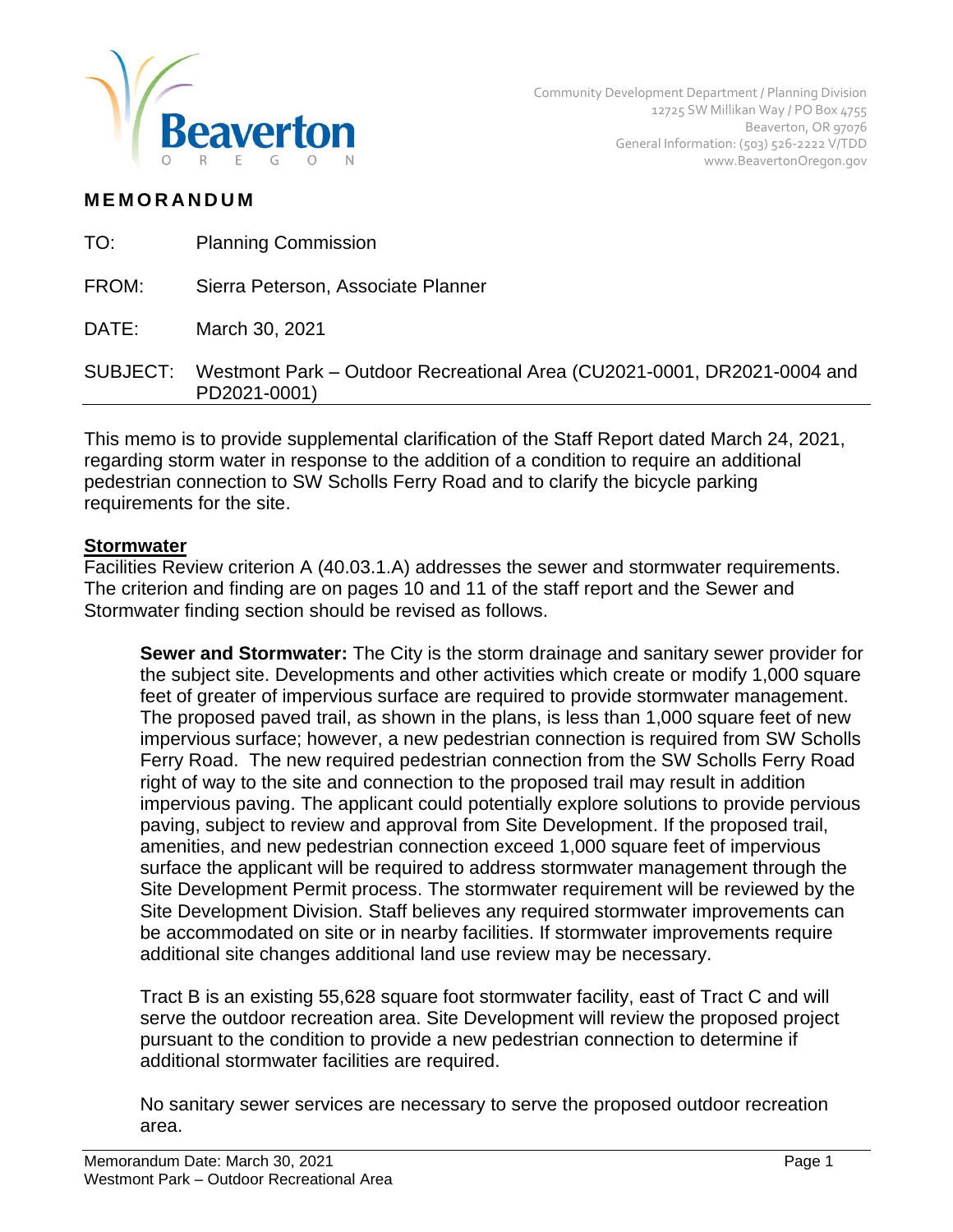The new pedestrian paving may require additional land use review as appropriate depending on the design on the trail.

## **Bike Parking**

The applicant has requested a Parking Determination for the vehicular and bicycle parking, staff provides supplemental findings below to clarify the determination for required bicycle parking on the site. Staff also recommends an additional condition of approval, as noted below.

## **40.03.1 Facilities Review**

For clarification, there are references to the Parking Determination application in Attachment A, Facilities Review that are proposed to be revised as shown below.

Facilities Review criterion 40.03.1.D. The section pertaining to 60.30 Off Street Parking, should be replaced with the finding below to specify the inclusion of bike parking in the parking determination request. The Chapter 60 table at the end of the Facilities Review report should also be modified in response to Section 60.30 as shown below.

60.30 Off-Street Parking: The applicant has submitted a Parking Determination application to evaluate the required parking for the outdoor recreation area. The land use categories for the parking ratio requirements for motor vehicles and bicycles in Table 60.30.10.5.A and B do not include outdoor recreation areas; therefore, the applicant is requesting a parking determination. The approval criteria for the Parking Determination application will be addressed in the staff report is not evaluated by the Facilities Review Committee.

Table 5: Chapter 60 Special Requirements, should be revised as follows.

| Off-street motor vehicle<br>parking                            | No parking ratios<br>provided for outdoor<br>recreation areas | The project does not propose<br>any parking.            | <b>See PD2021-</b><br>0001 Section<br>of Staff<br><b>Report</b> |
|----------------------------------------------------------------|---------------------------------------------------------------|---------------------------------------------------------|-----------------------------------------------------------------|
| <b>Required Bicycle Parking</b><br>Short Term and Long<br>Term | No parking ratios<br>provided for outdoor<br>recreation areas | The project does not<br>propose any bicycle<br>parking. | <b>See PD2021-</b><br>0001 Section<br>of Staff<br><b>Report</b> |

#### **Development Code Section 60.30**

# **40.55.15.1 Parking Determination**

Staff provides the following additional finding below in response to approval criterion 4 of the Parking Determination application (40.55.15.1.C.4) to provide additional clarity on the bicycle parking determination request and requirement. The following paragraph should be added to the existing findings and the conclusion statement modified as shown below, to reflect the